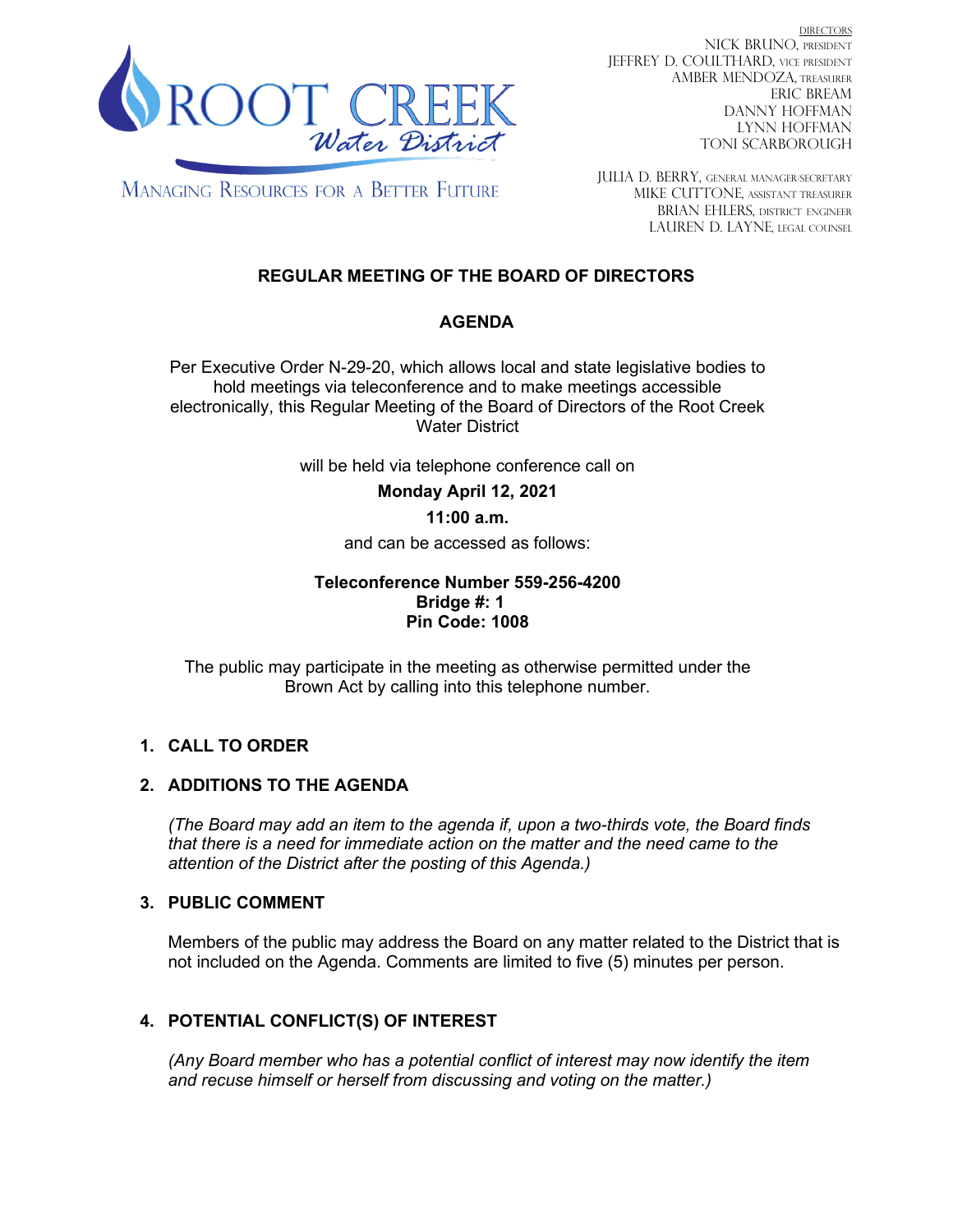## **5. CONSENT CALENDAR** – Review and Consider for Action:

- **a.** Approval of minutes of the regular board meeting on March 8, 2021.
- **b.** Acceptance of the financial statements for the month of February 2021.

## **6. CORRESPONDENCE**

*(Members of the Board or Staff may provide comment on any timely matter related to the District that is not included on the agenda.)*

**7. Committee Reports**- The Board may take action on any of the following items:

## **a. Water Supply and Utilization Committee**

- **i.** Proposed Amendment to the Easement and Annexation Agreement with RCWD, MID and Consolidated Land company.
- **8. BOARD ACTION ITEMS**  The Board may take action on any of the following items:
	- **a. Ratify 250 HP Motor Specification-** Review and consider to make the finding that a 250 HP Motor is required for use at water storage facility, and spare parts for existing pump, and purchase of same.
	- **b. Contract for Public Finance Services -** Review and consider action to enter into agreement for services with Lechowicz & Tseng for public finance.
	- **c. Contract for Services Related to Storm Drain Basins–** Review and consider action to enter into agreement for services with Provost & Pritchard for services related to storm drain basins.
	- **d. Policy Related to Sewer Connection Fees –** Review and consider action to adopt a policy related to sewer connection fees and reimbursement of construction costs.
	- **e. Wastewater and Storm Drain Facility Agreement –** Review and consider action to authorize the Board President to sign an agreement with Wilson Homes, Inc. related to wastewater and storm drain facilities.
	- **f. District Standards and Specifications –** Review and consider action to update District Standard Specifications for Public Works Improvements.
- **9. DISTRICT ENGINEER'S REPORT -** The Board may take action on any of the following items:
	- **a.** Operations Monthly Report
	- **b.** Proposition 84 Conclusion Memo
	- **c.** Other District Matters

**10. LEGAL COUNSEL REPORT** – The Board may take action on any of the following items:

**a.** Legislation